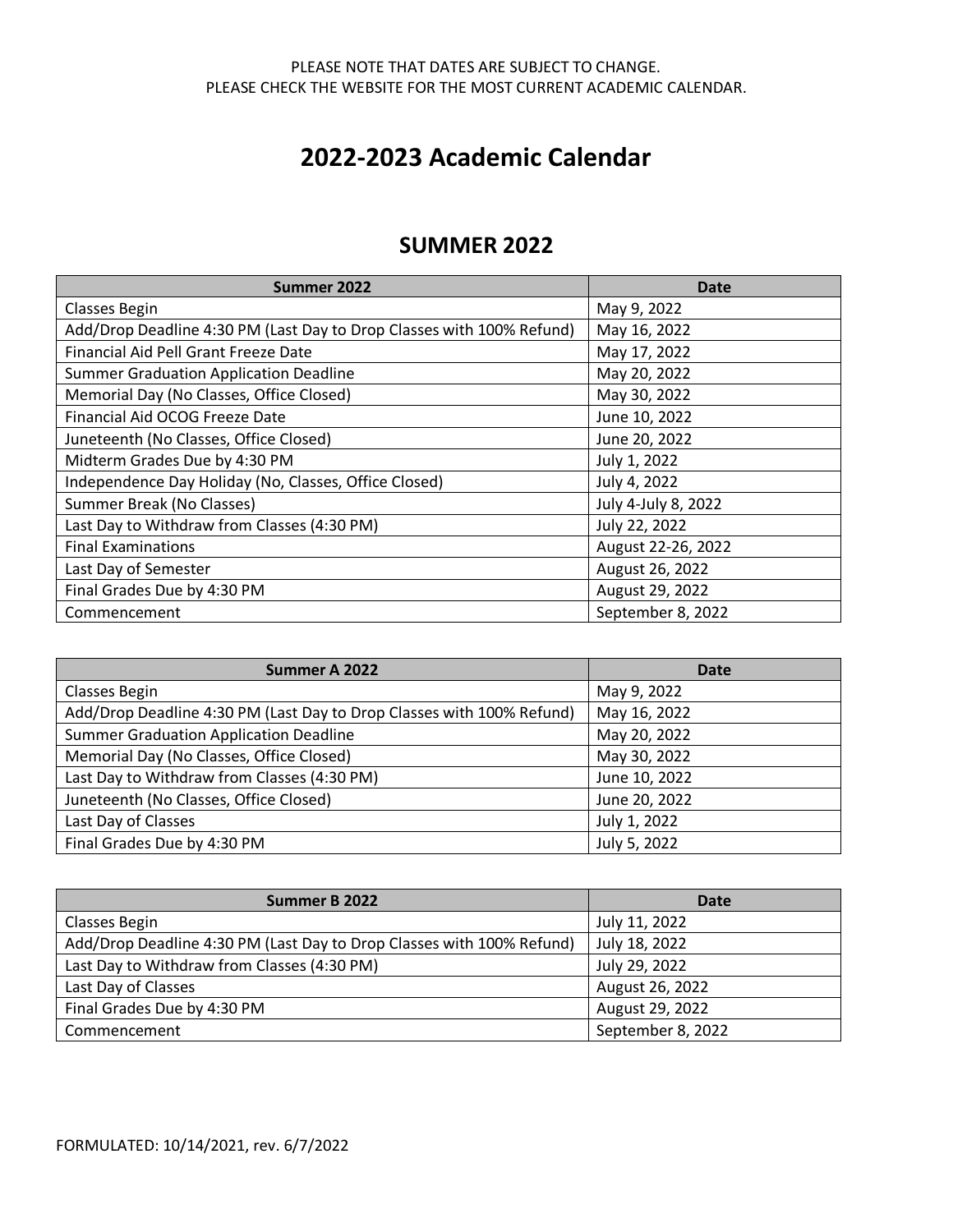#### PLEASE NOTE THAT DATES ARE SUBJECT TO CHANGE. PLEASE CHECK THE WEBSITE FOR THE MOST CURRENT ACADEMIC CALENDAR.

## **FALL 2022**

| <b>Fall 2022</b>                                                      | Date                         |
|-----------------------------------------------------------------------|------------------------------|
| Classes Begin                                                         | September 6, 2022            |
| Add/Drop Deadline 4:30 PM (Last Day to Drop Classes with 100% Refund) | September 13, 2022           |
| Financial Aid Pell Grant Freeze Date                                  | September 14, 2022           |
| <b>Fall Graduation Application Deadline</b>                           | September 23, 2022           |
| Financial Aid OCOG Freeze Date                                        | October 7, 2022              |
| Fall Break (No Classes)                                               | October 24-25, 2022          |
| Midterm Grades Due by 4:30 PM                                         | October 28, 2022             |
| Academic Advising for Spring 2023 Semester                            | October 26-November 4, 2022  |
| Registration for Spring 2023 Semester                                 | November 8-11, 2022          |
| Last Day to Withdraw from Classes (4:30 PM)                           | November 22, 2022            |
| Thanksgiving Break (No Classes)                                       | November 23-25, 2022         |
| Thanksgiving Break (Offices Closed)                                   | November 23 (2:00 PM)-       |
|                                                                       | November 25, 2022            |
| <b>Final Examinations</b>                                             | December 12-16, 2022         |
| Last Day of Semester                                                  | December 16, 2022            |
| Final Grades Due by 4:30 PM                                           | December 19, 2022            |
| Commencement                                                          | January 5, 2023              |
| Holiday Break (Office Closed)                                         | December 24, 2022-January 1, |
|                                                                       | 2023                         |

| <b>Fall A 2022</b>                                                    | Date                        |
|-----------------------------------------------------------------------|-----------------------------|
| Classes Begin                                                         | September 6, 2022           |
| Add/Drop Deadline 4:30 PM (Last Day to Drop Classes with 100% Refund) | September 13, 2022          |
| <b>Fall Graduation Application Deadline</b>                           | September 23, 2022          |
| Last Day to Withdraw from Classes (4:30 PM)                           | September 30, 2022          |
| Last Day of Classes                                                   | October 21, 2022            |
| Final Grades Due by 12:00 PM                                          | October 24, 2022            |
| Academic Advising for Spring 2022 Semester                            | October 26-November 4, 2022 |

| <b>Fall B 2022</b>                                                    | Date                   |
|-----------------------------------------------------------------------|------------------------|
| Classes Begin                                                         | October 31, 2022       |
| Add/Drop Deadline 4:30 PM (Last Day to Drop Classes with 100% Refund) | November 7, 2022       |
| Registration for Spring 2023 Semester                                 | November 8-11, 2022    |
| Last Day to Withdraw from Classes (4:30 PM)                           | November 22, 2022      |
| Thanksgiving Break (No Classes)                                       | November 23-25, 2022   |
| Thanksgiving Break (Offices Closed)                                   | November 23 (2:00 PM)- |
|                                                                       | November 25, 2022      |
| Last Day of Classes                                                   | December 16, 2022      |
| Final Grades Due by 4:30 PM                                           | December 19, 2022      |
| Commencement                                                          | January 5, 2023        |